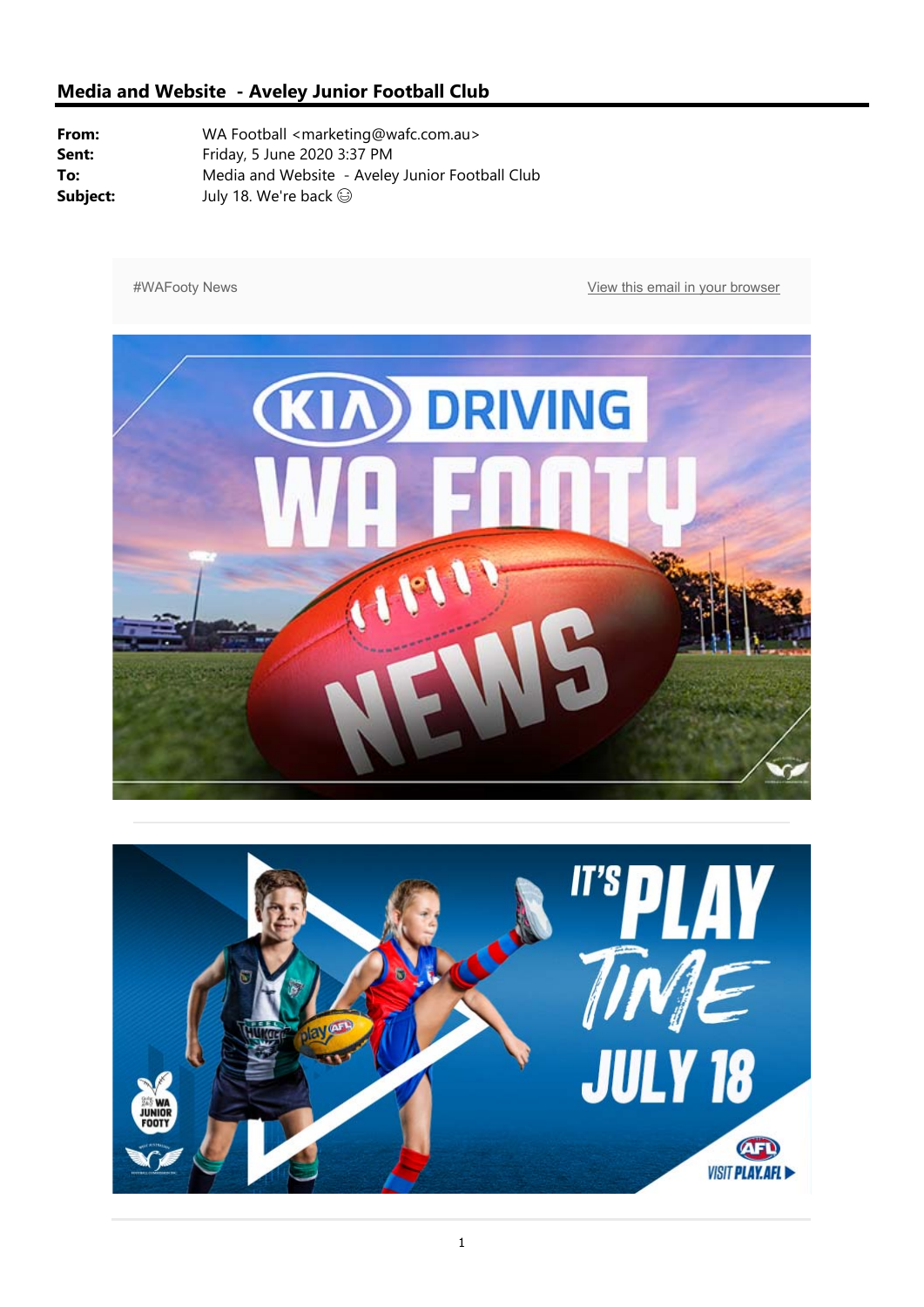## **WAFC JUNIOR FOOTBALL UPDATE**

The West Australian Football Commission is pleased to confirm that the 2020 junior football season will commence in WA from Saturday, July 18, in line with WAFC Return to Play Guidelines and State Government Covid-19 restrictions.

With the easing of State Government restrictions to allow contact sport and group gatherings of up to 100 people from tomorrow, Saturday June 6, the WAFC will be working with all junior football competitions, clubs, umpires and volunteers to help finalise their safe return to play after the July school holidays.

This will include confirming venue availability and facility access conditions with Local Governments, completing fixtures, updating by-laws and taking new player registrations.

#### **CLICK HERE TO READ MORE**



'C STRONGLY RECOMMENDS THAT INGOFF ISIST WITH TRACKING THE VIDUS.

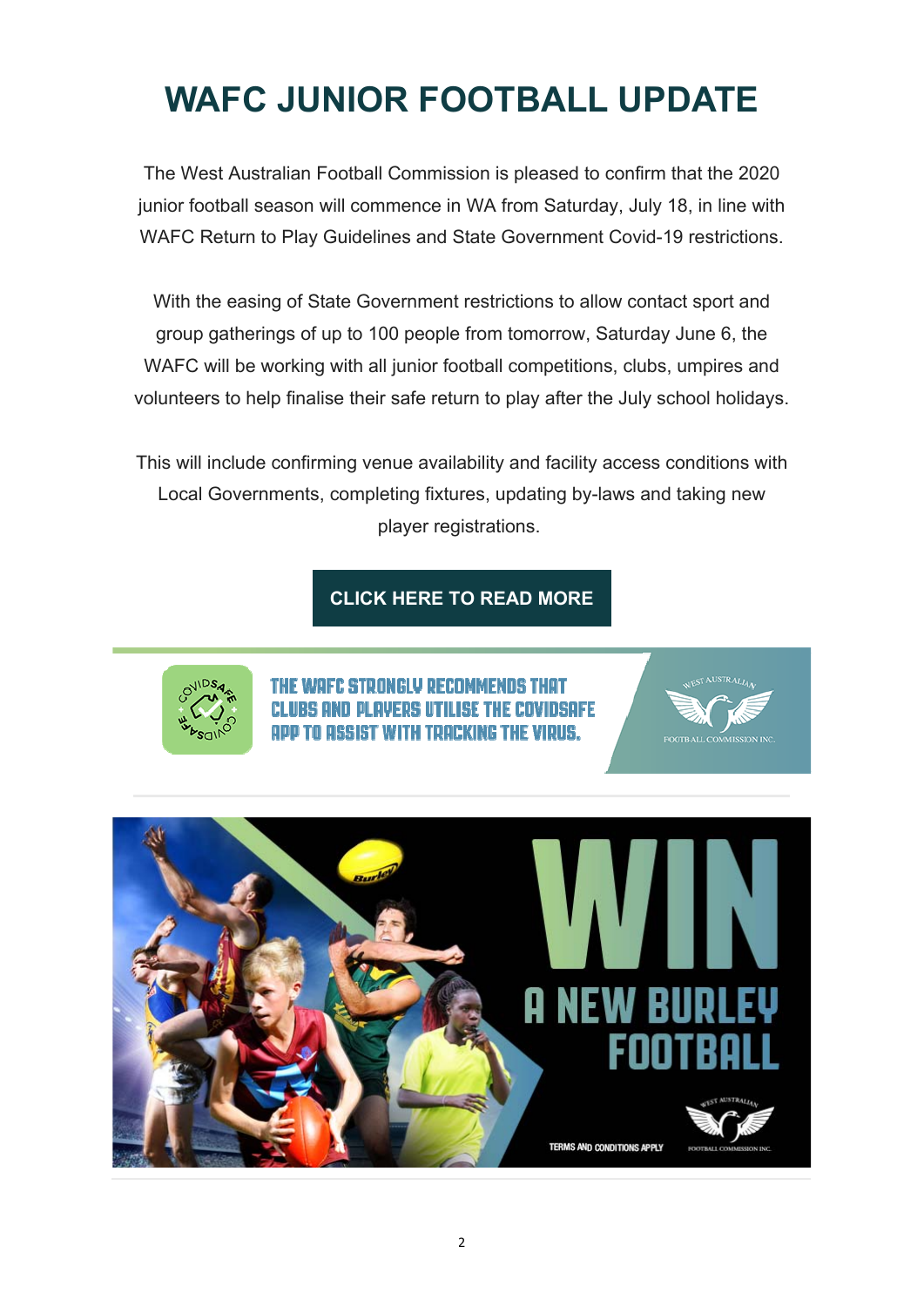## **OUR GREAT GAME IS BACK**

We know you've missed footy. We have too.

So to celebrate its highly anticipated return, the West Australian Football Commission is giving away three brand new Optus WAFL Burley Footballs to help you get even more excited about getting back into our great game.

All you need to do is tell us in 50 words or less what you are looking forward to most about reconnecting with footy in 2020. Whether it's seeing your mates at training, slotting set shots, or just practising speccys at the park, we want you to share!

The best entries will be posted on the WA Football website and go in the running to win one of three brand new Optus WAFL Burley Footballs.

Entires close Friday 31 July, Terms and Conditions apply.

### **ENTER NOW**



# **HEALTHY RECIPES FOR HUNGRY LITTLE FOOTBALLERS**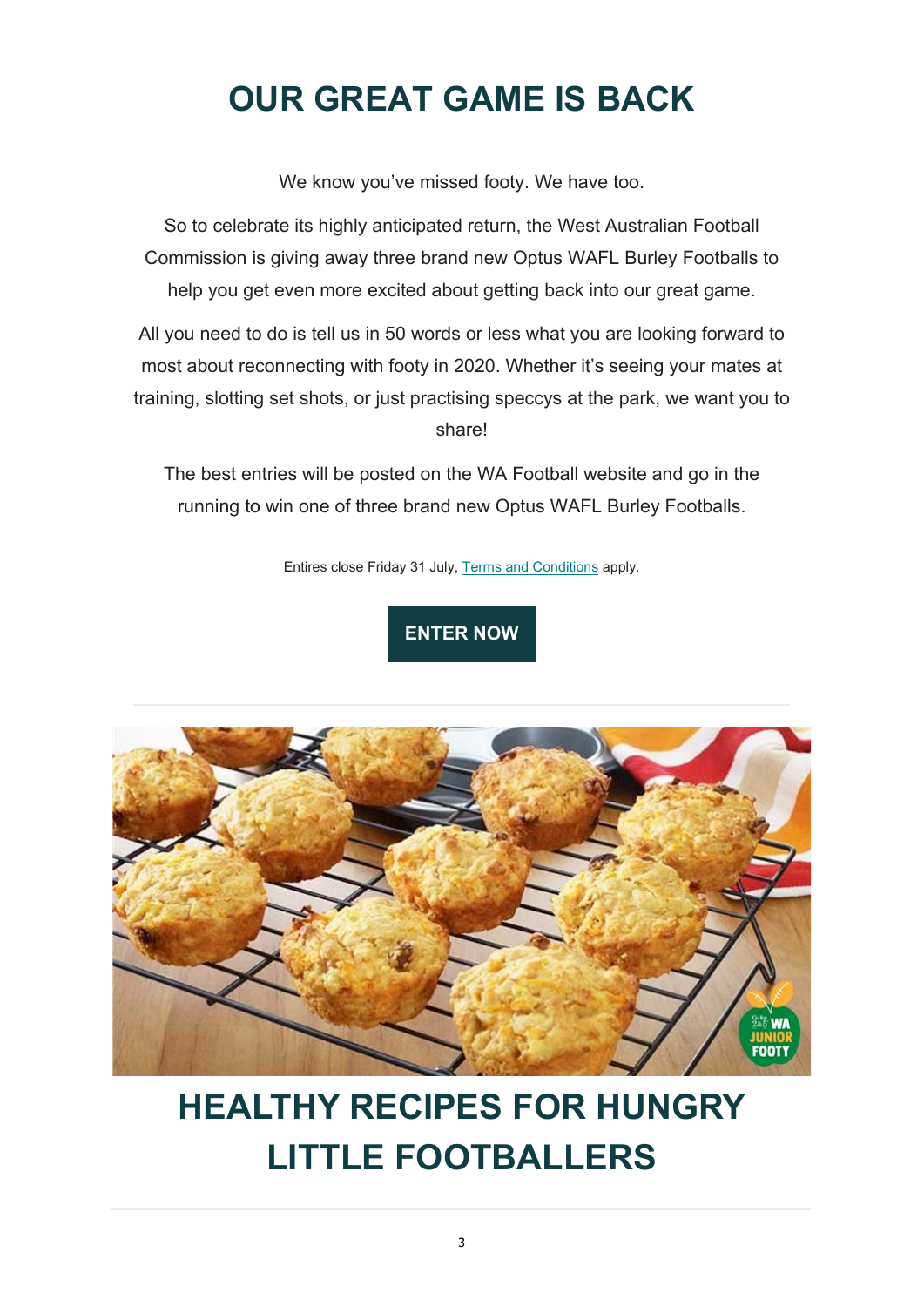Looking for some healthy lunchbox treats for the kids? Why not try these delicious Mini Carrot Cakes.

#### **GET THE RECIPE**



## **SIMPLY ENERGY DIARIES**

In a time of great uncertainty around the footballing world, we take you inside the lives of our Western Australian Under 18s as they navigate their way through an unprecedented 2020 season. The positives, the negatives and the new opportunities that present themselves will all be told in the 'Simply Energy Diaries.'

#### **We are back!**

For the first time in a long time, training will feel normal from next week onwards. We have returned to the club in groups of 20, but from Saturday we can tackle and train together.

August 1 can't come quick enough…

**READ THE FULL ARTICLE HERE**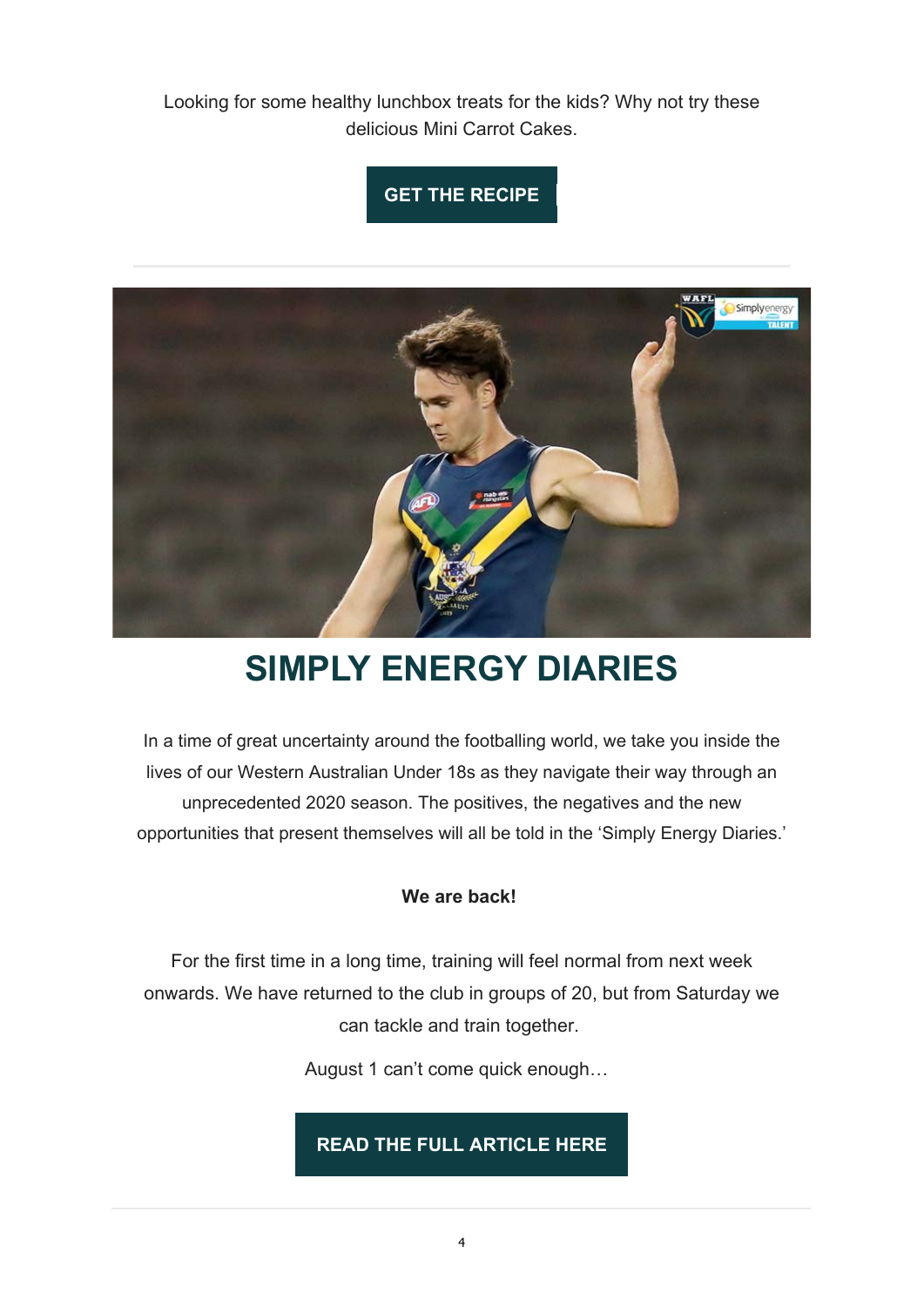

### **SUPPORT YOUR LOCAL WAFL CLUB**

HBF is for WA and so is the WAFL! Support your local WAFL Club with a 'WAFL Support Pack' which includes a \$50 HBF Sporting Voucher.

**FIND OUT MORE**

# **BECOME PART OF THE WA FOOTBALL COMMUNITY**



**Our mailing address is:** West Australian Football Commission PO Box 275 Subiaco WA 6008 Want to change how you receive these emails?